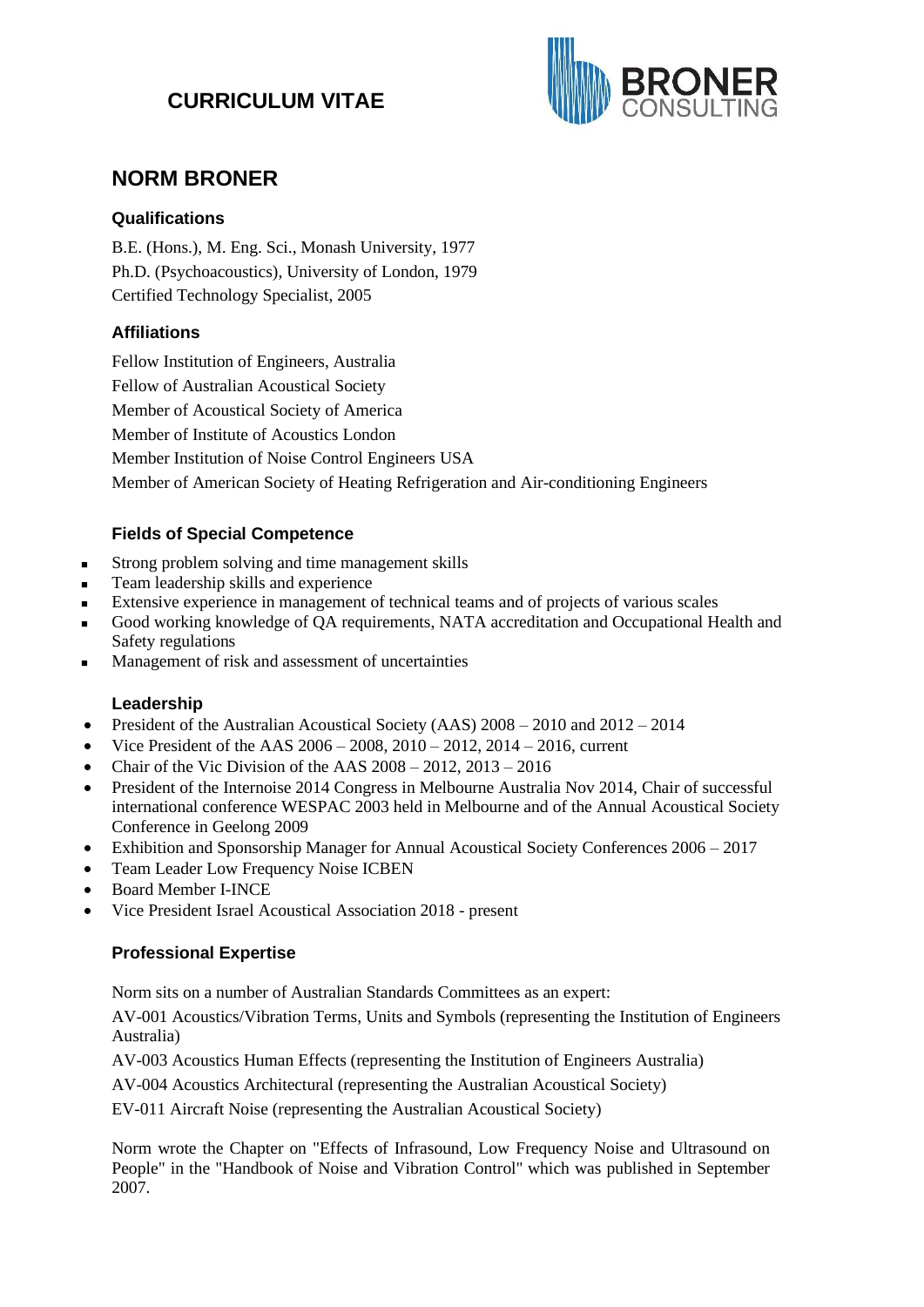Member of the Australian National Health Medical Research Council Wind Farm & Human Health Reference Group which investigated the impact of wind farms on human health. NHMRC Statement released Feb 2015.

International Advisor to the Health Canada research project entitled Community Noise & Health Study which examined the health effects of wind turbine noise on individuals living within close proximity to these installations. Initial summary of findings released in November 2014.

Guest Editor for a special edition of Acoustics Australia dealing with Wind Farm Noise in 2012 (Volume 41 April)

Invited as a guest speaker in May 2015 on LFN and Infrasound at the RIVM in Holland, addressing and meeting with Regulators and other interested Government Departments.

Editor for Environmental Noise for INCE Journal of Noise Control Engineering

# *Relevant Experience*

# *Broner Consulting Pty Ltd November 2014 – Present*

Managing Director

Consultant in all aspects of acoustic consultancy. Conducted peer review of Rio Tinto Warkworth Extension for NSW DPE, providing all acoustics advice to the State of WA for the Perth Children's Hospital, Impact noise reduction on Multi Purpose Hall in Adass Israel school, vibration damage control for heritage building.

Vibration consultant for Tel Aviv Metro and Jerusalem Light Rail Green Line.

# *Municipality of Jerusalem March 2018 – June 2019*

Director of Noise

In charge of all noise issues in the City. Responsible for setting guidelines, reviewing and approving building projects with respect to noise and vibration, , measurement and assessment of noise due to complaints, writing of acoustic reports.

# *Jacobs/Sinclair Knight Merz December 2005 to October 2014*

Practice Leader – Acoustics, Noise and Vibration

Team Leader 2005 – 2012

Responsible for building the acoustics team in Melbourne from scratch and for brand building around Australia and in the UK. Responsible for marketing to new clients (both internal and external) and for budgeting and performance of the Melbourne team.

Developed Low Frequency Noise Criteria for assessment of impact which are used by the NSW Planning Department and other Authorities.

Signature projects include acting as Acoustic Specialist advising the State of Western Australia with respect to the new Perth Children's Hospital, and with respect to the new facilities being built at RAAF Base Williamtown for the introduction of the Joint Strike Fighter. Also involved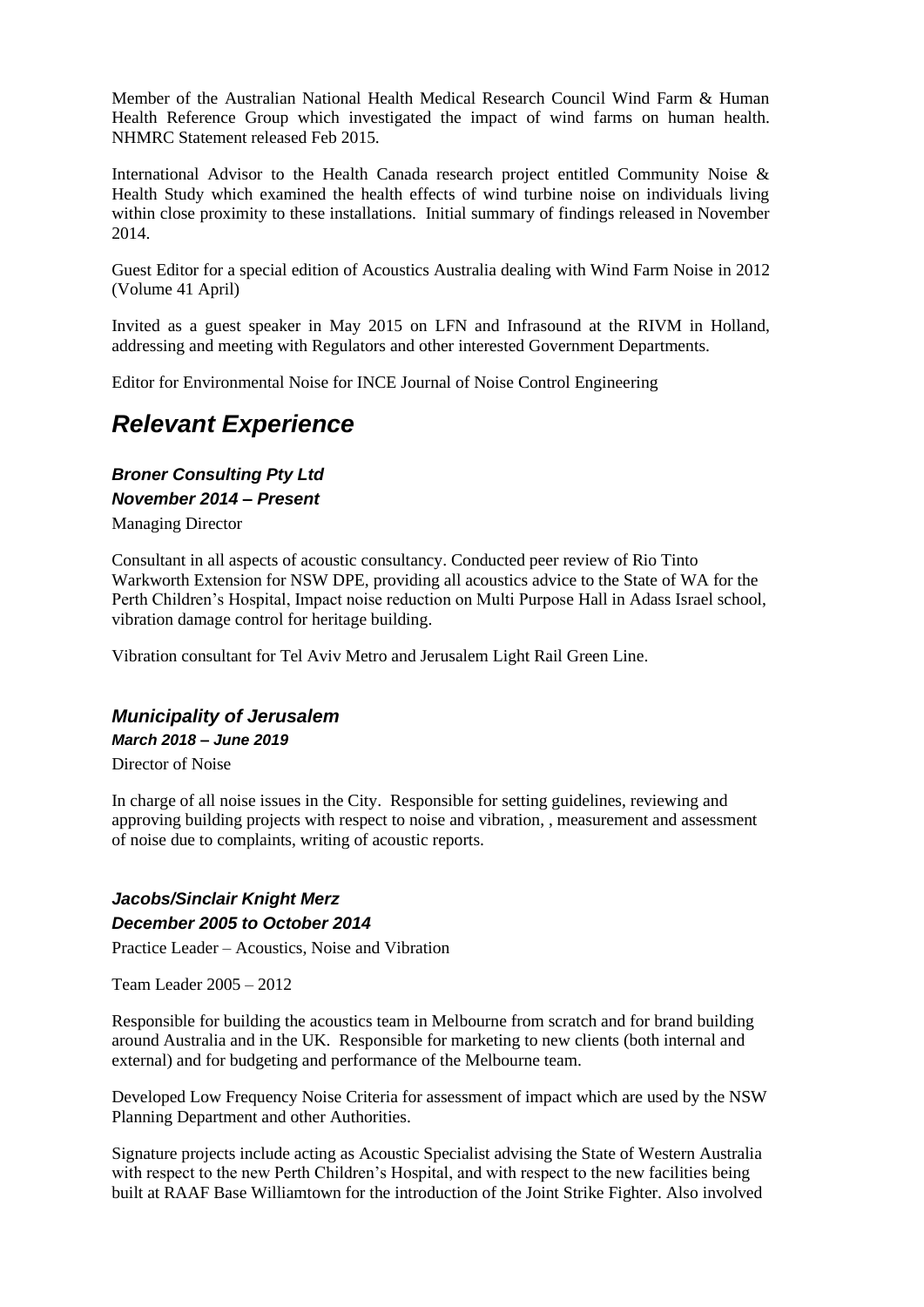in Wind Turbine noise assessment and Power Station environmental noise control, acoustic privacy in Defence facilities and with noise mitigation modelling and design for noise compliance of industrial and power facilities. A further area of expertise is prediction of aircraft noise with respect to land use planning and assessment of impact – this has been utilized around RAAF Bases and at civilian airports. Also, prediction of underwater noise impact on marine mammals due to oil and gas developments.

# *VIPAC Engineers & Scientists- Operations Manager 1993 to 2005*

Responsible for engineering practice of over 50 engineers and support staff in Melbourne Office (Headquarters) involving day-to-day operations, project and personnel scheduling, marketing, engineering review, quality assurance, budgeting, performance to budget, hiring of new staff, contracts.

Required to prepare yearly budget (\$6million +) and to ensure financial targets were achieved. Practice included many engineering areas and manufacturing of specialised hardware. Project management of specific large projects (up to \$0.5 million value) and provision of acoustic technical expertise to other Vipac offices, particularly Vipac Hong Kong and Vipac Singapore. Won international tender for conduct of research for ASHRAE. Presentation of engineering technical papers at international technical seminars and conferences. Lecturing to second and third year Building Science and Architectural students at Melbourne University on fundamentals of Acoustics. Represented Australia at International (ISO) Standards meetings. Responsible for Quality Assurance and liaison with NATA (National Association of Testing Authorities) [equivalent to NVLAP] re accreditation of many tests including calibration of noise and vibration equipment.

Marketing and engineering consulting to various groups in the Far East region. Familiarity with Far East cultural diversity. Good communication skills.

## *VIPAC Engineers & Scientists*

#### *1987 to 1993*

Manager, Acoustics/Aerothermal

Responsible for technical and financial management of acoustics and aero-thermal group including acoustics, air diffusion testing, environmental/solar and balanced calorimeter testing. Also responsible for proposal generation and general marketing, development and running of seminars, budget preparation.

#### *1985 to 1987*

#### Manager, Acoustics

Responsible for successful running of Acoustics Division, including direct supervision and control of personnel (3 engineers, technical and draughting personnel), project costing and scheduling, liaison with clients and business development, resource development and provision of expert testimony in court.

#### *1981 to 1984*

#### Manager, South East Asia

Responsible for business development in Jakarta and Singapore. Involved in introducing the Company to various clients and conducting negotiations on contracts. Negotiated \$600,000 contract for Keong Emas Imax Theatre through wife of Secretary of State for the Harapan Kita Foudation (chaired by the First Lady of Indonesia - Mrs. Suharto). Project completed on time and within budget within two years.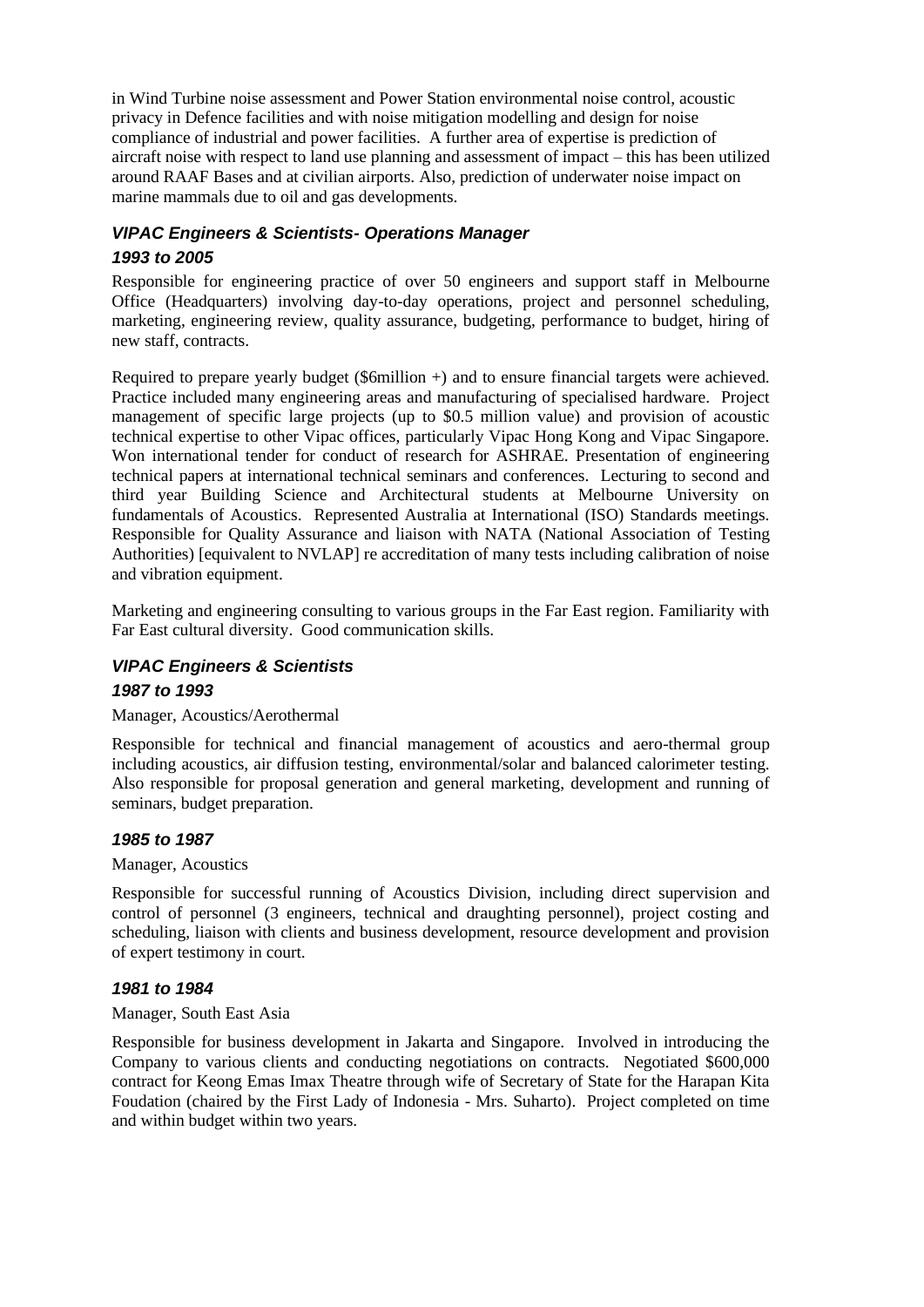## *1979 to 1981*

Senior Consulting Engineer

Involved in design and on-site supervision, liaison with plant personnel and architects. Main projects involved engineering noise control, prediction of noise and effects and architectural acoustic design.

#### *Chelsea College, London 1976 to 1979*

Graduate School Consultant

Involved in research in psycho-acoustics but also responsible for development and construction of test hardware and for development of computer analysis programs. Also conducted various engineering consulting projects as well a teaching of undergraduates.

# *Australian General Electric 1975 to 1976*

Design Engineer

Involved in production, development and testing of domestic appliances.

# *Engineering Vacation Work 1969 to 1972*

Williamstown Naval Dockyard, Victorian Railways, Government Aircraft Factory, Aeronautical Research Laboratories

# CONTACT DETAILS

**Dr Norm Broner FAAS / Vice President AAS** Managing Director **Broner Consulting Pty Ltd** Mob: + 972 586 620477 Email: [norm@broner.consulting](mailto:norm@broner.consulting) Web: [www.broner.consulting](http://www.broner.consulting/)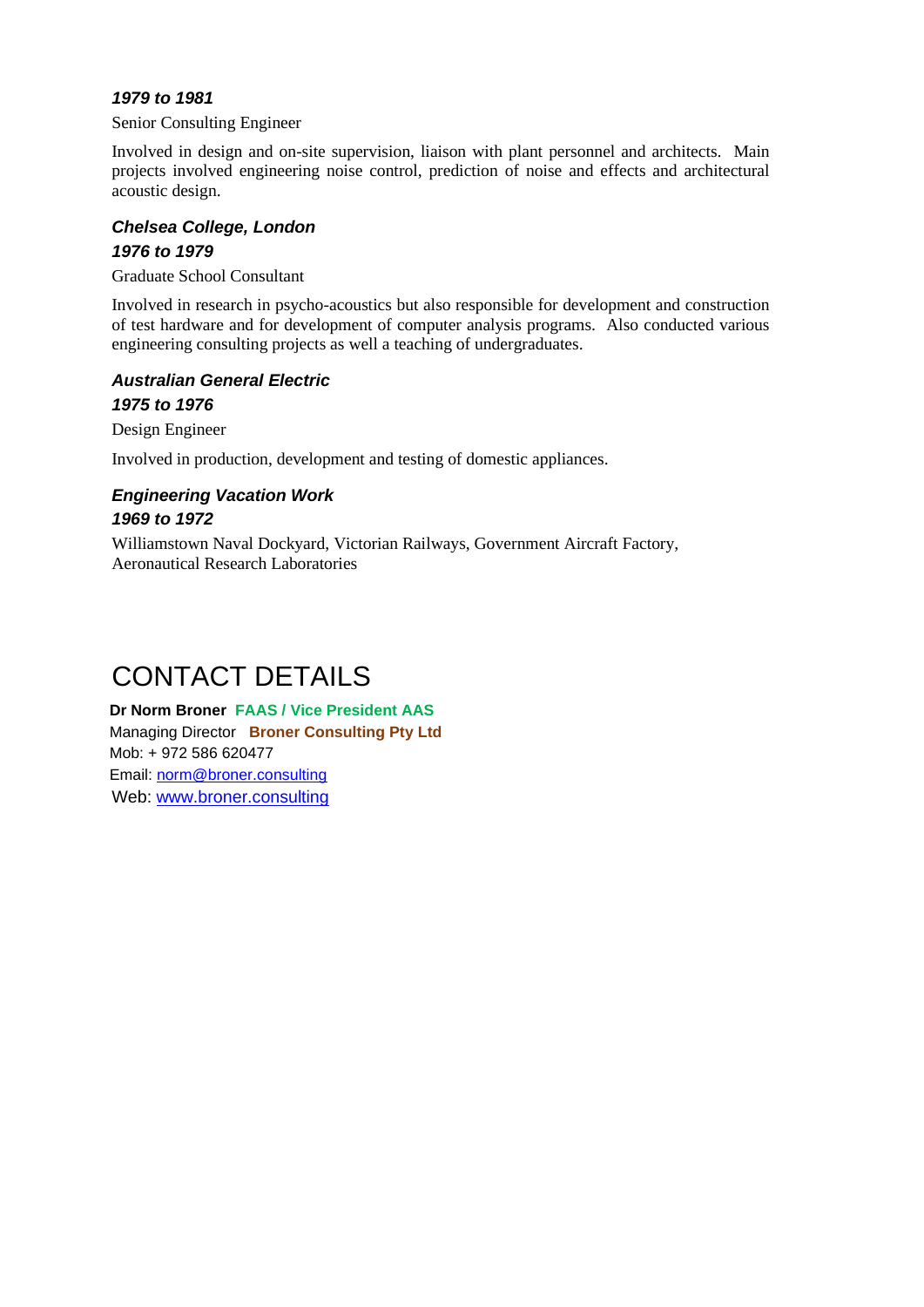# **Papers and Presentations**

- "Low frequency noise in the environment and testing for its effect on human performance". M.Eng.Sci., Monash University, 1976.
- "Low frequency noise and testing for its effects". Proc. of the Vibn. and Noise Control Eng. Conf., Inst. of Engineers, Sydney. October 56-60. (With R.J. Alfredson & T.T. Triggs).
- "Low frequency and infrasonic noise in transportation" Applied Acoustics, 11, 129-146. 1978a.
- "Individual Loudness Functions" Acoustics Letters, 2, 22-25 (With H.G. Leventhall) 1978a.
- "Low frequency annoyance and the  $dB(A)$ " Acoustics Letters, 2, 16-21. (With H.G. Leventhall) 1978b.
- "Criteria for the assessment of low frequency noise" Proc. of the Inst. of Acoustics, London, held at Chelsea College. 1979a.
- "Scaling reaction to noise" Noise and Vibration Bulletin (May), 121-124. 1979b.
- "Low frequency noise annoyance" Ph.D. Thesis, Chelsea College, University of London, 1979c.
- "A Criterion for low frequency noise annoyance" Paper C1-4.4, 10th I.C.A. Sydney, July 1980a.
- "A tuned muffler/silencer for low frequency fan noise control" Paper Cl-13.4, 10th I.C.A. Sydney, July 1980b.
- "A modified PN dB for assessment of low frequency noise" Journal Sound and Vibration. (with H.G. Leventhall) 73(2), 271-277, 1980c.
- <sup>◼</sup> "Noise emission of engine/exhaust brakes on heavy vehicles" Proc. of Aust. Acoustical Soc. Annual Conf., Paper 1A2, Sept. 1981.
- "Some community noise problems and solutions, reviewed relative to E.P.A. criteria" Proc. of Aust. Acoustical Soc. Annual Conf., Paper 1A4, Sept. 1981.
- "Predicting the annoyance response due to high level low frequency noise" Proc. of Physics for Australia's Development, Dec. 1981.
- "Predicting the effect of environmental emissions containing high levels of low frequency noise" Inter-noise 82, San Francisco, May 1982.
- <sup>◼</sup> "Setting a plant noise emission limit" Proc. of the 1st Acoustic Conference of the West Pacific Region, Singapore, Sept. 1982, session 2B.
- "A Criterion for Predicting the Annoyance due to Higher Level, Low Frequency Noise", Journal of Sound and Vibration (with H.G. Leventhall), 84(3), 443-448, 1982.
- "Low frequency noise annoyance assessment by low frequency noise rating (LFNR) curves". Journal of Low Frequency Noise & Vibration, 2(1), 20-28, 1983.
- "A criterion for Predicting the Annoyance due to Lower Level Low Frequency Noise" (with H.G. Leventhall). "Journal of Low Frequency Noise and Vibration", 2(4), 160- 168, 1983.
- "Annoyance, Loudness and Unacceptability of Higher Level Low Frequency Noise" (with H.G. Leventhall), Journal of Low Frequency Noise and Vibration, 4(1), 1-11, 1985.
- "Environmental Noise Control A Case Study" Proc Aust. Vibration and Noise Conf., Sept. 1990, 195-199 (I.E. Aust. Natl. Conf. Publication No. 90/9).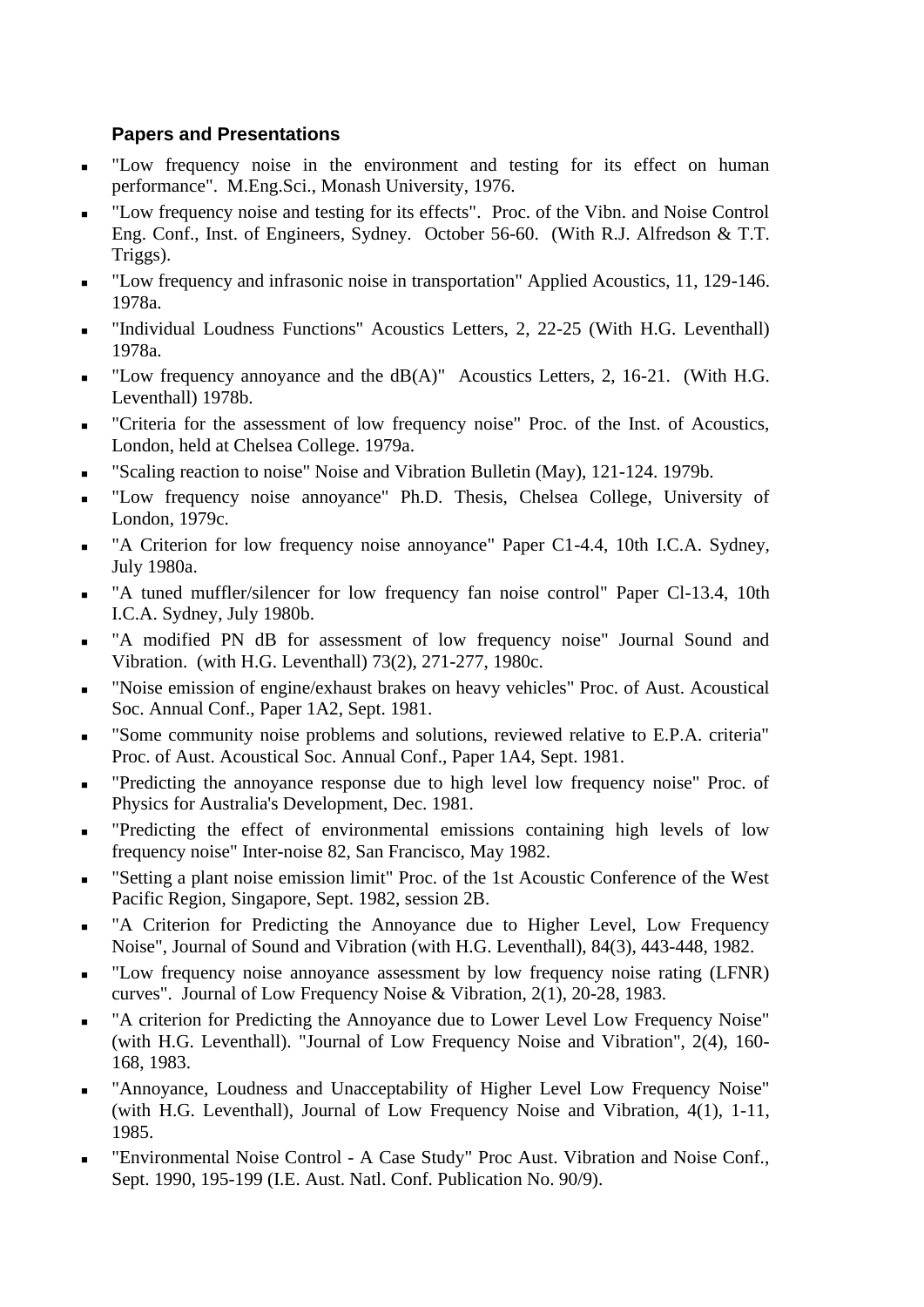- <sup>◼</sup> "Room Measurement Considerations for Sound System Design" 3rd Australian Regional Convention, Audio Engineering Society, August 1991.
- "Environmental Noise is it an issue?" InterNoise 91, Sydney, 907-910.
- "Building Damage Due to Aircraft Noise-Induced Vibration" InterNoise 1992, 687 -690.
- <sup>◼</sup> "Considerations in the Rating and Assessment of Low Frequency Noise" ASHRAE Summer Mtg.,Denver, June 1993, Paper DE-93-17-1.
- "Rating Low Frequency Noise Due to HVAC Systems" Audio Engineering Society Inc., 3rd Australian Regional Convention, 20-22 Aug., 1993.
- Low Frequency Noise Due to HVAC Systems and It's Assessment" Proceedings of the Australian Acoustical Society Annual Conference, 9-10 Nov., 1993, 211-217.
- <sup>◼</sup> "Determination of the relationship between low frequency HVAC noise and comfort in occupied spaces - objective phase", ASHRAE 714-RP (Vipac Report 38114, April 1994),
- "Low Frequency Noise Assessment Metrics What Do We Know" Paper ASHRAE Transactions 100(2), 1994, 380-388.
- "Low Frequency Noise Assessment What Do We Know?" Noise Con. 94, Ft. Lauderdale, May 1-4, 779-784.
- <sup>◼</sup> "Low Frequency Sound Quality and HVAC Systems" InterNoise 94, Yokohama, Japan, August, 1101-1105.
- <sup>◼</sup> "A Simple Test for Determining Low Frequency Rumble Sound Quality Due to HVAC Systems" InterNoise 95, NewPort Beach, USA, July, 955-958.
- <sup>◼</sup> "Acoustical Comfort Can We Achieve It?", Presented at ASHRAE Seminar on Comfort is More Than a Thermal Issue - Part 2, ASHRAE Winter Conference, Atlanta, Feb. 1996.
- "Low Frequency Noise Loudness and Annoyance" InterNoise 98, Christchurch, New Zealand
- "Low frequency Noise: Effect of Exposure Time on Loudness vs Annoyance", presented at Noise Effects 98, 7th International Congress on Noise as a Public health Problem, Sydney, 22-26 Nov, 98.
- "Loudness and Annoyance of Steady State and Temporally Varying Noise" with Assoc Prof Rhona Hellman at the ASA/EAA meeting, Berlin, Germany, March 1999, Paper 2pPPa3.
- <sup>◼</sup> "Assessment of the Loudness and Annoyance of Low Frequency Noise from a Psychoacoustical Perspective", with Assoc Prof Rhona Hellman, InterNoise 99, Dec 6- 8, 1893 -1898
- "Low Frequency Noise Loudness vs Annoyance" with Assoc Prof Rhona Hellman, Acoustics Today, Australian Acoustical Society Annual Meeting, Dec 1999,
- "Low Frequency Noise due to HVAC Systems How Do We Assess?" Australian Institute of Refrigeration Air Conditioning & Heating (Inc) AIRAH 2000+, Melbourne, Australia, 29- 31 March, 2000
- <sup>◼</sup> "Low Frequency Noise Annoyance Why?" Aust Acoustical Soc Conf, Canberra, 2001
- "Low Frequency Noise Is Loudness and Annoyance the Same?" Sound Quality Symposium , Dearborn, Michigan, August 2002
- <sup>◼</sup> "Rating and Assessment of Noise" AIRAH Acoustics Conference, 2004
- <sup>◼</sup> "Low Frequency Noise Assessment An Update" Aust Acoustical Soc Conf, Gold Coast, 2004